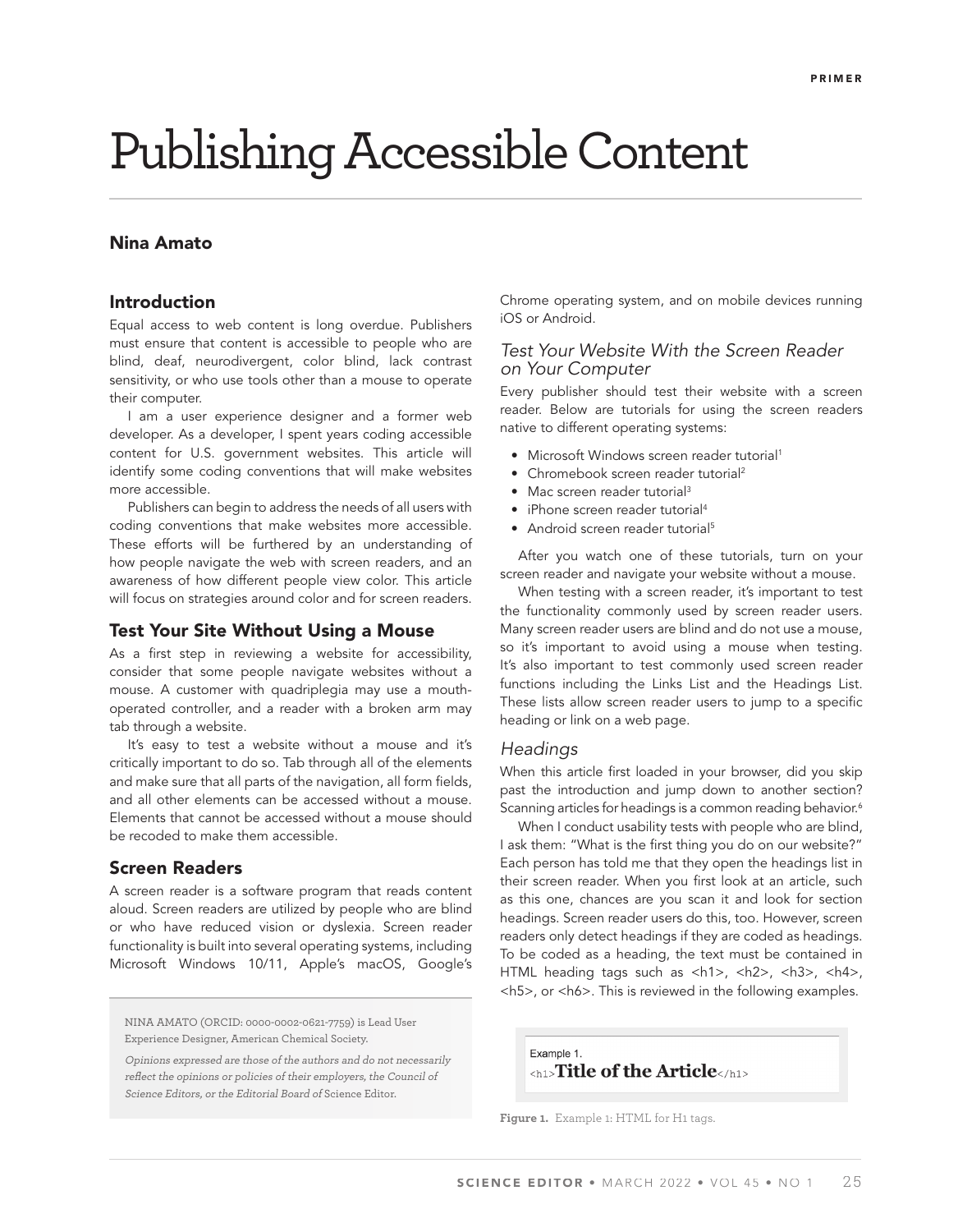#### *CONTINUED*



**Figure 2.** Example 2: HTML for H2 tags.

*Level 1 headings.* Level 1 headings have the highest hierarchy on the page. On an article, the title of the article should use a Level 1 heading (Figure 1). This means that it should be coded with <h1> tags. Level 1 headings often have the largest font size on a page to help people identify their importance in the hierarchy. There should only be one level 1 heading on each page.

*Level 2 headings.* Level 2 headings come after a level 1. On an article page, the headings for "Abstract," "Introduction," and "Results" should be coded with an h2 tag (Figure 2). There is no limit to the number of h2, h3, h4, h5, or h6 headings on a page.

Text that is coded with heading tags will appear in a screen reader's headings list. This allows screen reader users to jump to each of those headings. If they choose the "Abstract" heading, their screen reader will move to the abstract, and if they choose the "Results" heading, the screen reader will move to the results section of the article.

Unfortunately, sometimes developers code section headings without using heading tags. Big, bold text that breaks up a section may be visually attractive to sighted users, but screen readers will not detect it as heading text if it is not coded correctly, preventing users who depend on screen readers from navigating the article. Developers must avoid using alternate tags to code headings, and publishers should establish coding standards to ensure that WCAG guidelines7 are followed.

## *Headings in Word Processing Programs*

Word processing programs such as Microsoft Word<sup>8</sup> and Google Docs<sup>9</sup> use headings. Adding headings to documents makes them more accessible to screen reader users. Utilize the headings options with this software to make documents accessible to screen reader users.

## *Links Should Be Understood out of Context*

Scholarly articles have links to references near the end of the document. Sometimes readers open articles they've read before just to get to that list of references. Imagine that you were one of those readers—and that you were blind. You've loaded an article in your web browser. You know the references are linked at the end. Do you really want to listen through an article you've read multiple times just to get to the links at the end?

Screen readers have a solution for this: the Links List. Similar to the Headings List, the Links List reads aloud all of the links on a page. It reads the link text that sighted readers usually recognize as blue and underlined. The problem is that the Links List only reads the hyperlinked text; it doesn't read the text before it or after it. Thus, the Links List does not provide additional context outside of what is linked.

Imagine that an article has 35 references. Each of those references is listed in paragraph text (i.e., nonlinked text) with links to that reference in Google Scholar, PubMed, etc. Screen readers only read the hyperlinked text. This means that a screen reader user will hear something like this: Google Scholar, PubMed, Google Scholar, PubMed, Google Scholar, PubMed. It will read "Google Scholar" 35 times without knowing which reference that link is referring to.

Developers have a couple of workarounds for this. The preferred method<sup>10</sup> is to add hidden text to each link<sup>11</sup> that is read aloud by screen readers but hidden from the view of sighted readers.

Or, they can add an aria-label attribute to each link. Arialabel attributes contain hidden text that is read by screen readers; that text provides context to the hyperlink text. One drawback of aria-label attributes is that some browsers may not translate aria-label text when the browser translates that text to another language.

A common mistake developers make is relying on the title attribute to add context to a hyperlink. This is a mistake because some screen readers do not read the text in the title attribute on hyperlinks by default.<sup>12</sup> You don't need to understand HTML to check for this functionality. Test your website with a screen reader and open the Links List. If the links cannot be understood out of context, ask your development team to add hidden text to those links.

## *Alternative Text*

Images can be described to screen reader users if alternative text (i.e., alt text) is provided. Alt text is an attribute added to the code for an image. This can be challenging for complex scientific figures, but it's important to provide a text alternative for screen reader users.

# *Use Text Instead of Images of Text*

Avoid placing text on an image. I've seen publishers convert data tables into images; this should be avoided. Text should be coded as text to be accessible to more readers.

If the image must include text, as is common on websites like Instagram, add alt text to the image. Below are resources showing how to add alt text to images in Microsoft Word, Twitter, Instagram, and Facebook:

- How to add alt text to Word documents<sup>13</sup>
- How to add image descriptions in Tweets from Twitter<sup>14</sup>
- How to edit alt text for images on Instagram<sup>15</sup>
- How to edit alt text for images on Facebook<sup>16</sup>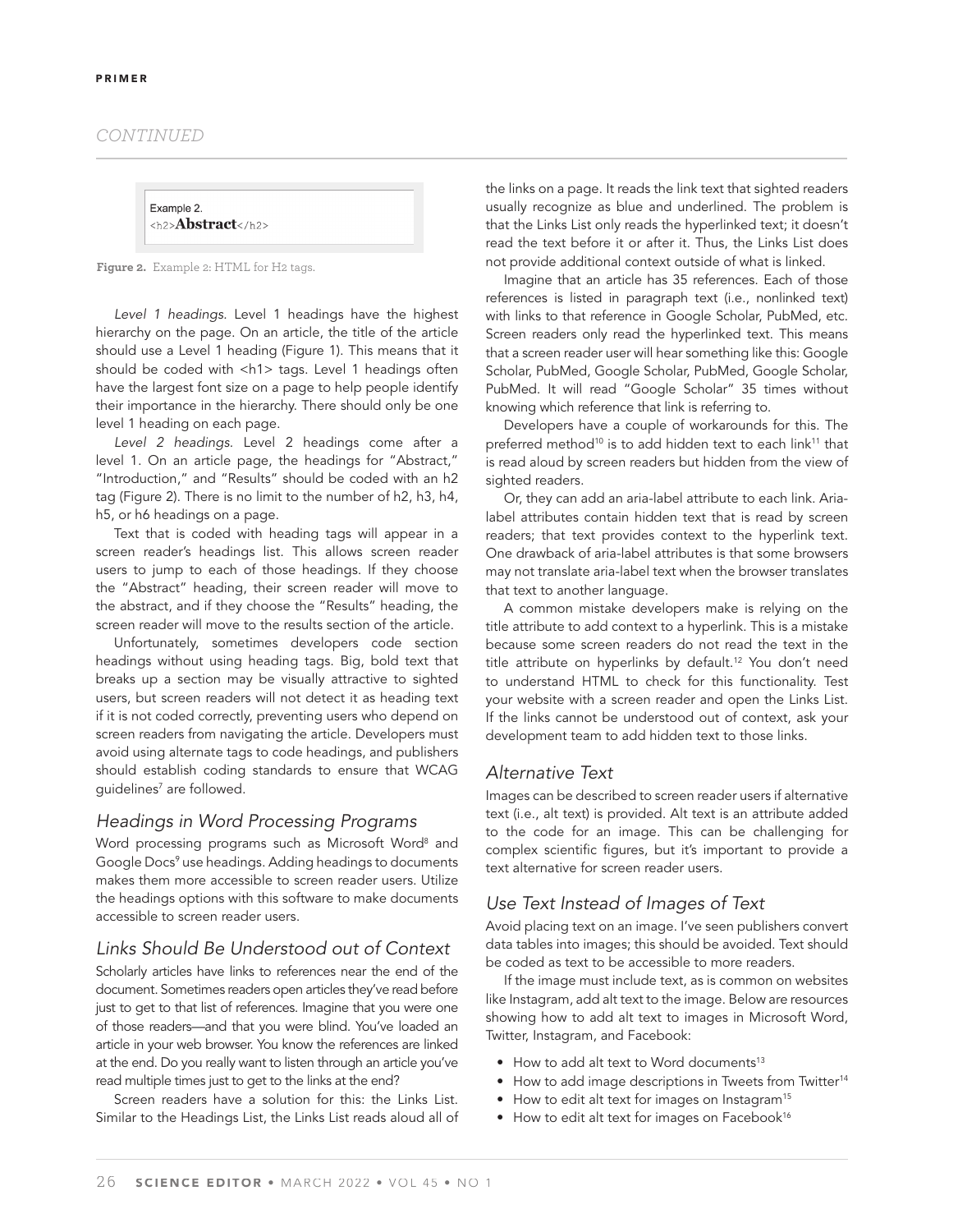## *CONTINUED*



**Figure 3.** Nine calls to actions (buttons) in varying colors, each with white text reading, "JOIN NOW." The lighter colors lack sufficient contrast between the button color and the text. The last five buttons are circled because they have sufficient color contrast.

# Accessibility for Non-Screen Reader Users

## *Color Contrast*

Text needs to have sufficient color contrast compared to its background. For most articles, the text color needs to have a contrast ratio of 4.5:1 compared to its background color.<sup>17</sup> Your designers can test their typography colors with a tool such as WebAIM's contrast checker.<sup>18</sup>

Maintaining a legible text color is easy for articles. It gets trickier when designing calls to action that need to stand out, such as buttons to "subscribe," "join," or "learn more." Figure 3 illustrates nine calls to action with white text and the words, "JOIN NOW," each in a different color. The first four calls to action have pale backgrounds: light aqua blue, muted light green, orange, and yellow. These all lack sufficient contrast compared to their white text. The last five calls to action are darker and include brick red, deep muted green, a dark spring green, dark pink, and rich teal. These color combinations have sufficient color contrast while the first four lighter colors do not.

# *Links Should be Underlined*

Links should be easy to identify for everyone. They should not rely on color alone or on a hover state to be identified. Links that are only identifiable by color may not be recognized by people who are color blind or with a lack of visual contrast sensitivity. Links with an underline that only appears on hover may not be recognized by people who navigate without a mouse and therefore cannot hover over them. The easiest solution to this is to underline all links.



**Figure 4.** A terrible pie chart, without labels, shown in the designer's view and a red/green color blind view.

# *Link Color Contrast*

Links should also be in a color with a contrast of 3:1 compared to their surrounding text.<sup>19</sup> For example, if the article text is black, the link color should be a bright blue that stands out, as opposed to a dark muted blue that is harder to detect.

# *Don't Use Color Alone to Convey Information*

One of the WCAG accessibility guidelines warns us to avoid using color to convey meaning.<sup>17</sup> Avoid assigning meaning to colors because some people in the audience identify colors differently. This can be challenging with scientific figures. Figure 4 is an example of a pie chart that uses color to convey meaning. In this fictional pie chart, the large red slice represents a large quantity of fruit, and the small green slice represents a small quantity of vegetables. The image on the left shows this pie chart in red and green. The image on the right shows the view for someone with deuteranopia (red/green color blindness). The two slices are difficult to differentiate in the deuteranopia view.

Figure 5 is a pie chart with the same quantities and similar colors. The key difference is that the quantities are listed in text in Figure 5; fruit: 80%, vegetables 20%. Listing the quantities makes the information accessible to people without relying on color. When an image like this is presented on a website it must also have alternative text that includes the quantities to make the data accessible to screen reader users.

Figure 5 has a couple of visual improvements over Figure 4. In Figure 5, the pie chart slices are separated by a thick white border. This helps differentiate the pie slices